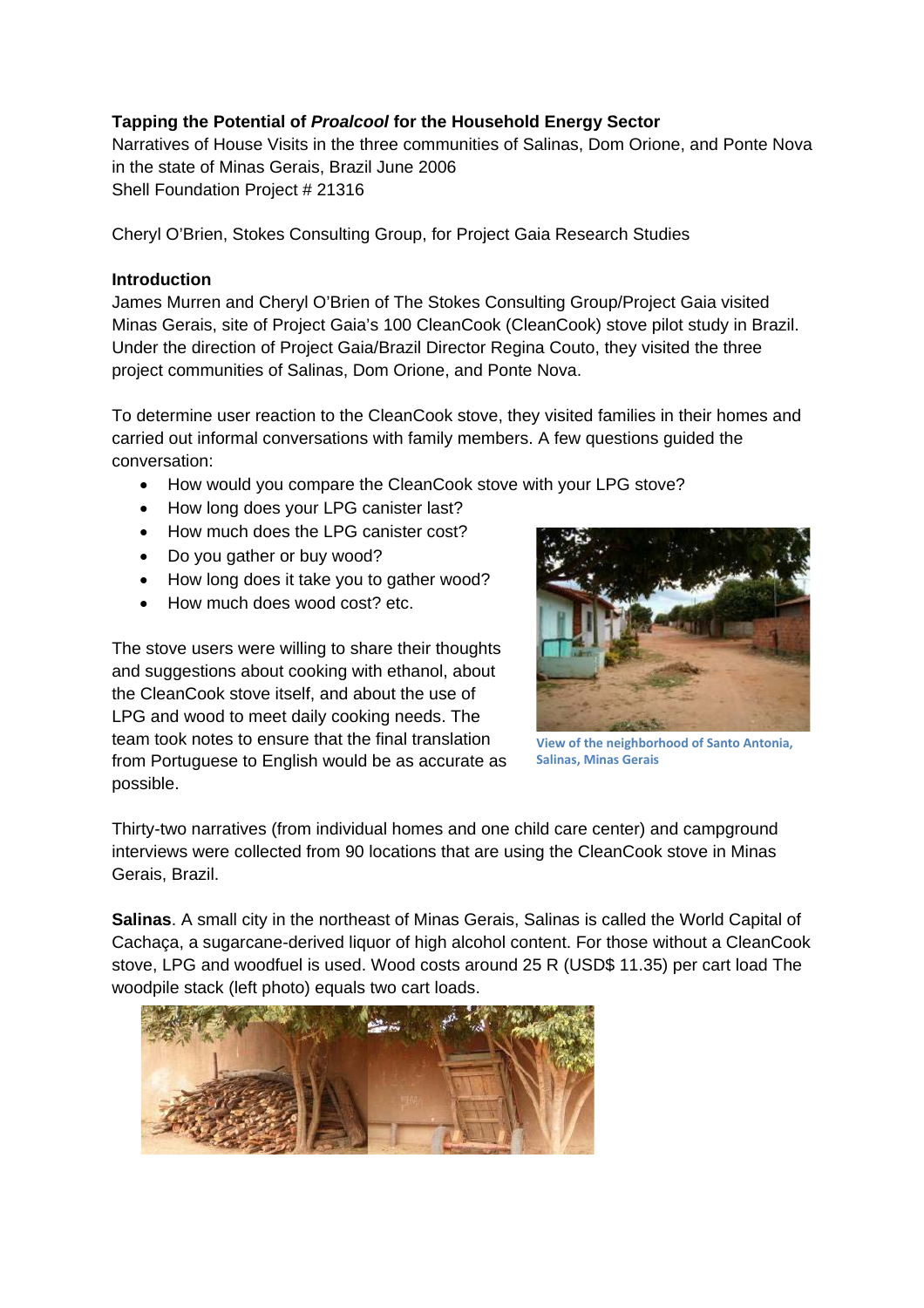One cart load lasts them one month when used for cooking in combination with the LPG stove. The seller goes out to collect wood over night when needed for selling. Fifteen narratives were collected in Salinas, where forty CleanCook stoves are used in Salinas homes, a pre-school, and the Federal Agro-Technical School.

## **Narratives from households using CleanCook stoves**

### **1. Gilza's story - Santo Antônio - Family size: 4**

'If I can buy alcohol little by little in small amounts, it would be better for me…Sometimes I can't afford to buy the LPG tank. It's too much money. If the alcohol price goes lower, I will cook with the CleanCook stove only'.

Before the CleanCook, her husband collected wood every Sunday. With the CleanCook, he gathers wood once a month for about 4 hours to use for heating bath water.



The CleanCook stove replaced wood for cooking, and she stopped using LPG. Before the CleanCook, 13 kg of LPG at 35 Reais (R) lasted 48 days when used with the woodstove for cooking. She explains that the CleanCook takes about an hour to cook a meal, whereas LPG took about 40 minutes, but she stresses that with LPG she used 4 burners rather than two.

# **2. Maria - Bairro Santo Antônio - Family size: 2**



'I bought wood for cooking before the CleanCook. Now I cook only with the CleanCook. I don't buy wood anymore,' says Maria. Regina Couto interviews Maria with the wood stove and its soot visible behind. Maria states, 'Two burners are fine

because my wood stove has two burners.' She cooks coffee on the CleanCook and has stopped using her LPG stove.



### **3. Morília – Bairro Santo Antônio - Family size: 5**

Morilia informs us, 'I prefer cooking with the CleanCook because it is safer than gas and just as fast. 4 of the 6 gas burners didn't work, so the CleanCook is the same for me [regarding burners]. She explains that her LPG stove was leaking, and she used 2 LPG tanks a month and then it caught on fire. She says the CleanCook is faster than LPG.



Morilia notes that they were mostly cooking with wood before the CleanCook, but now her husband has stopped collecting wood. She adds that there is also a CleanCook at the childcare center for milk, formula, and coffee. Morilia says we can speak to her daughter about the LPG fire. Morilia's 18 year old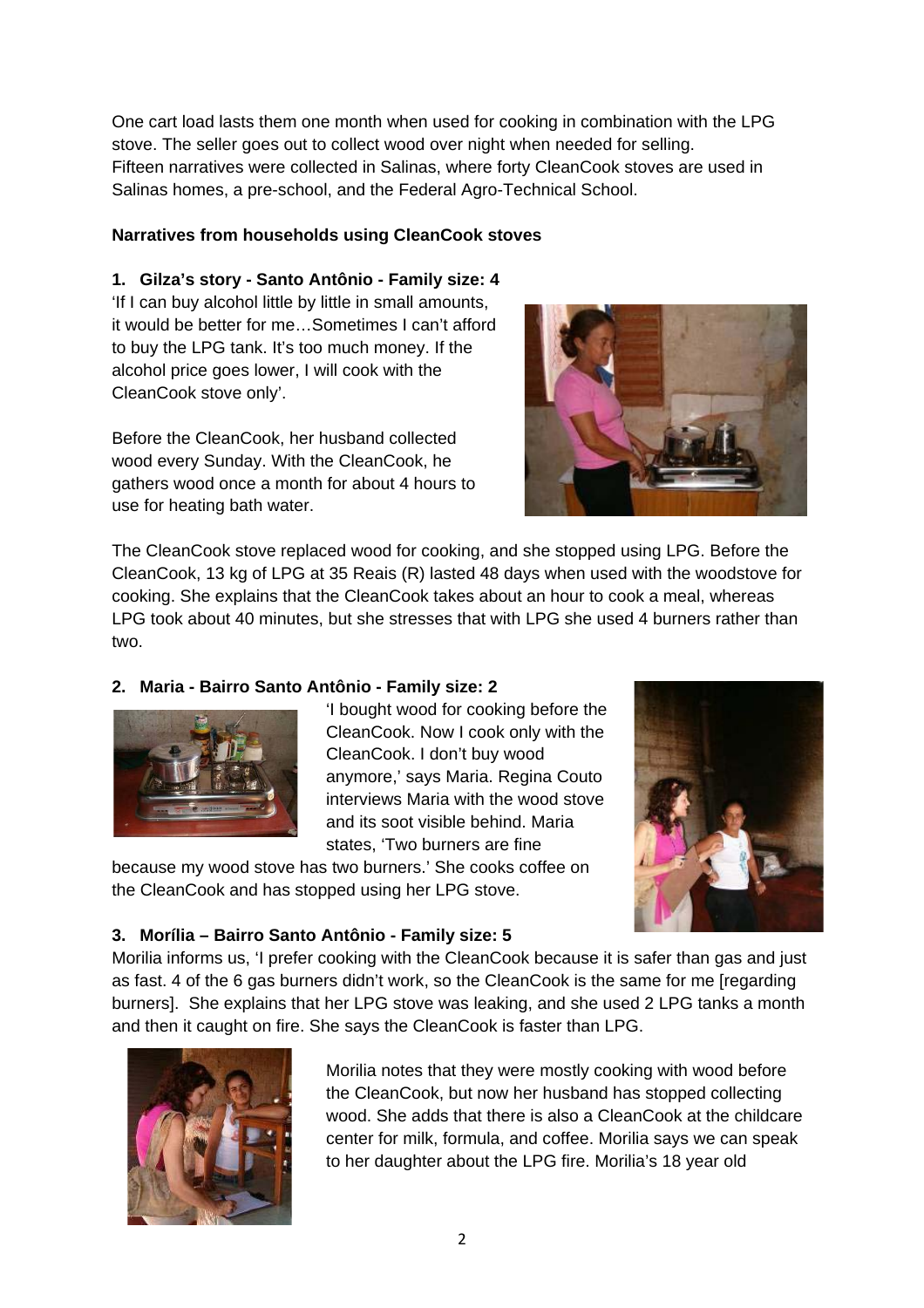daughter speaks about the gas stove that dangerously spread the fire. 'Many times the LPG explodes. Gas escapes below the burners and flares up because of leaks below the burners. Now we only use the CleanCook and we stopped using LPG. The CleanCook is faster than LPG. The CleanCook doesn't smell at all.'

# **4. Lia - Child Care Center Staff Creche - Bairro San Antonio**

Lia explains that the child care center uses the CleanCook to heat milk and baby formula for the children and coffee for the staff. They use a large LPG stove for cooking large meals. Lia notes, 'But, the CleanCook has made it easier for cooking small amounts of food when needed.

# **5. Maria - Family size: 3**

Maria bakes bread and sells it from her home, burning wood only for bread baking. She says that her LPG tank lasted 30 days before she received the CleanCook, but since then she has not used her LPG. Maria states, 'I would prefer cooking with alcohol if it could be bought in small amounts. I don't always have the money to buy the LPG tank…The CleanCook cooks faster than LPG.' (Photo: Maria with Regina Couto, PG/Brazil Director)





# **6. Antônio and his wife Rita - Family size: 4**



Rita states, 'Before the CleanCook, I gathered wood once a week for about three hours and I used the neighbor's wood stove. I don't have a wood stove, so before I used LPG most of the time. Now I don't cook with wood or LPG. Now I use only the CleanCook. I prefer using the CleanCook stove. It's easy to use.' Rita's 13 kg LPG tank lasted 30 days before the CleanCook was introduced.

She explains that it takes 45 minutes to 1 hour to cook beans in a 4 L pressure cooker pot on the CleanCook, and that the beans last one week and feed 4 people. Photo shows surveyor taking notes with Rita in the background.

# **7. Suely - Family size - 7**

 'Before the CleanCook stove, I cooked on my neighbor's woodstove. Now I cook with the CleanCook stove only,' Suely explains while holding her youngest of five children. Suely says she needs only 4 L ethanol/week to cook meals. Suely and her husband cannot afford LPG; they are very poor and we notice very little food in the house.

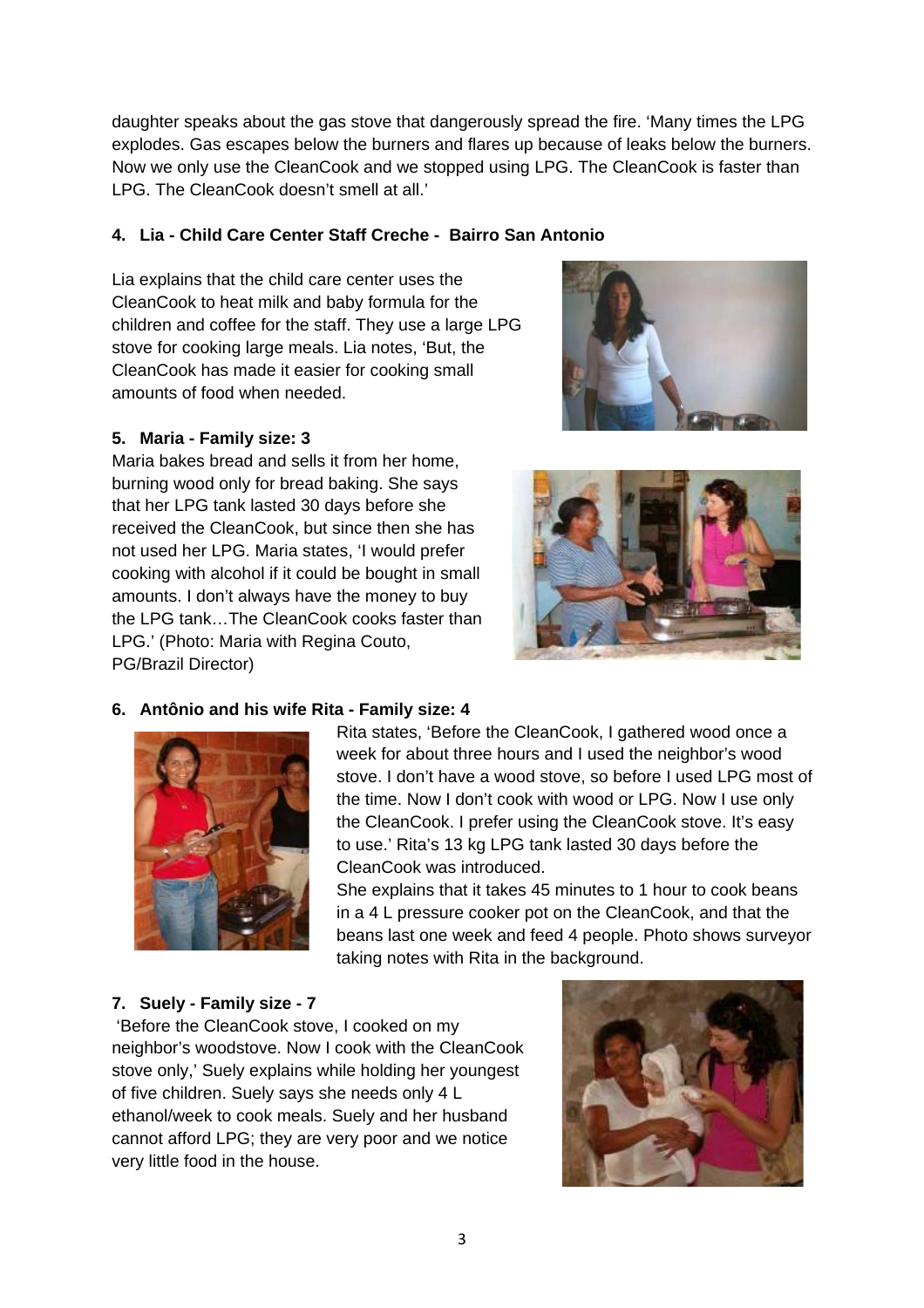## **8. Laurinda's Household - Family size: 3**

'Cooking with wood is a lot of work. The alcohol stove is easier to use. I have back problems from when I was younger and had to collect wood to cook . I'm afraid to change the LPG tank. But I have no fear of filling the tanks on the CleanCook stove. My daughter uses the CleanCook too. My pots clean easily with soap when they're used on the CleanCook. Five liters of ethanol per week is sufficient. The CleanCook is faster than LPG.'



She pays 36.00 R for a 13 kg LPG tank, which lasted two months before the CleanCook was introduced. Laurinda adds, 'The CleanCook would make it nice to be able to buy alcohol in small amounts, because I do not always have the money available for LPG when the LPG tank empties.' Laurinda takes pride of her CleanCook, keeping it covered when not in use .

### **9. Regina - Family size: 4**



Regina speaks while holding her baby. 'If gas and ethanol were the same price, I would use ethanol because it cooks faster than my LPG stove'. She used LPG before the CleanCook, but now she uses only the CleanCook, except on very few occasions when she uses the LPG oven for baking cakes. She suggests that four burners on the CleanCook would be better. Like other study participants, Regina says she takes pride in having a CleanCook and keeps it covered when not in use as seen in photo at right.

### **10. Maria (wife) and Manoel (husband) - Family size: 2**

Manoel explains 'I am the cook of the house because my wife works all day. Before the CleanCook, I bought wood because I am too old to gather it … Now I cook with the CleanCook only. Two burners are enough for us.

I prefer cooking with alcohol because it's faster than LPG.' He says that five liters of ethanol/week is sufficient. Before the CleanCook stove, a 13 kg LPG tank lasted one month for his household.

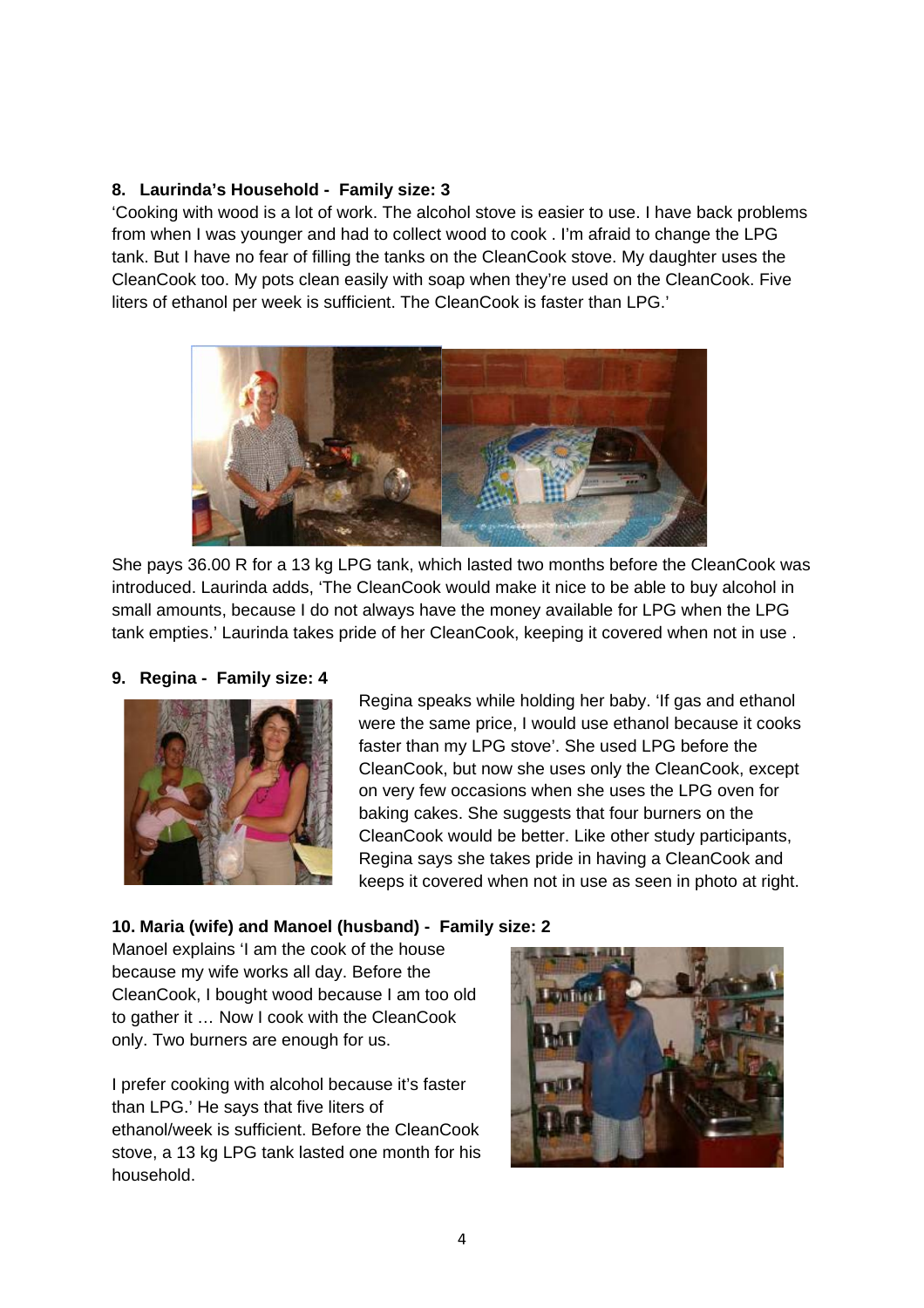# **11. Jonas (President, Association of the Citizens of Bairro Santo Antonio) and his wife D. Josefina Maria de Jesus**

'Project Gaia has united the neighborhood. The Association is stronger now. Others without the stoves are supported by those with stoves to get them stoves,' Jonas exclaims.



As President of his local Association of the Citizens, he explains that there are 400 families in Barrio San Antonio, and 60 more families joined 'because of Project Gaia and a water project' in the neighborhood. People from two other neighborhoods are moving into Barrio San Antonio, because they see the neighborhood as being very organized. 'People are requesting CleanCook stoves,' he says. He buys ethanol at 2.42 R/L at the pump, but he says a friend buys ethanol at 1.20 R/L in Sao Paolo. Since receiving the CleanCook, his household does not use LPG

### **12. Noême - Family size: 3**



'If the unit price of ethanol and LPG were the same, I would cook with the CleanCook because it cooks faster than the LPG stove,' Noême says. She explains that it takes only 45 minutes to cook beans on the CleanCook. For rice it takes 15 minutes on the CleanCook rather than 25 minutes on the LPG. She smiles and notes, 'I cooked everything on the CleanCook stove for the holiday festival...The 2 burner CleanCook is sufficient, but 4 burners would be better.' She prefers alcohol to gas, but says sometimes the alcohol smells. five liters of ethanol is enough for her family of three.

Noême says that a 13 kg LPG tank lasts 45 days and costs 35 R. Her husband collects wood and sells some of it; he is constructing a wood stove for her to bake and sell bread and biscuits. Now they are using only the CleanCook for cooking meals.

# **13. Rosalina - Bairro Santo Antônio - Family Size: at least 4**

'The CleanCook stove is easy to use, practical, and cooks very fast. Wood stoves are very difficult to light. I prefer cooking with alcohol.' Rosalina's household uses the CleanCook for cooking daily meals. Rosalina uses the wood oven to bake bread, and 5 sticks of wood

cooks 2 batches of biscuits. Before the CleanCook, she walked 6 km to collect wood and used the wood stove only. Her LPG stove is broken. She says five litres of ethanol per week is enough, and her husband cooks coffee and her 11 year old daughter (shown) cooks noodles on the CleanCook.

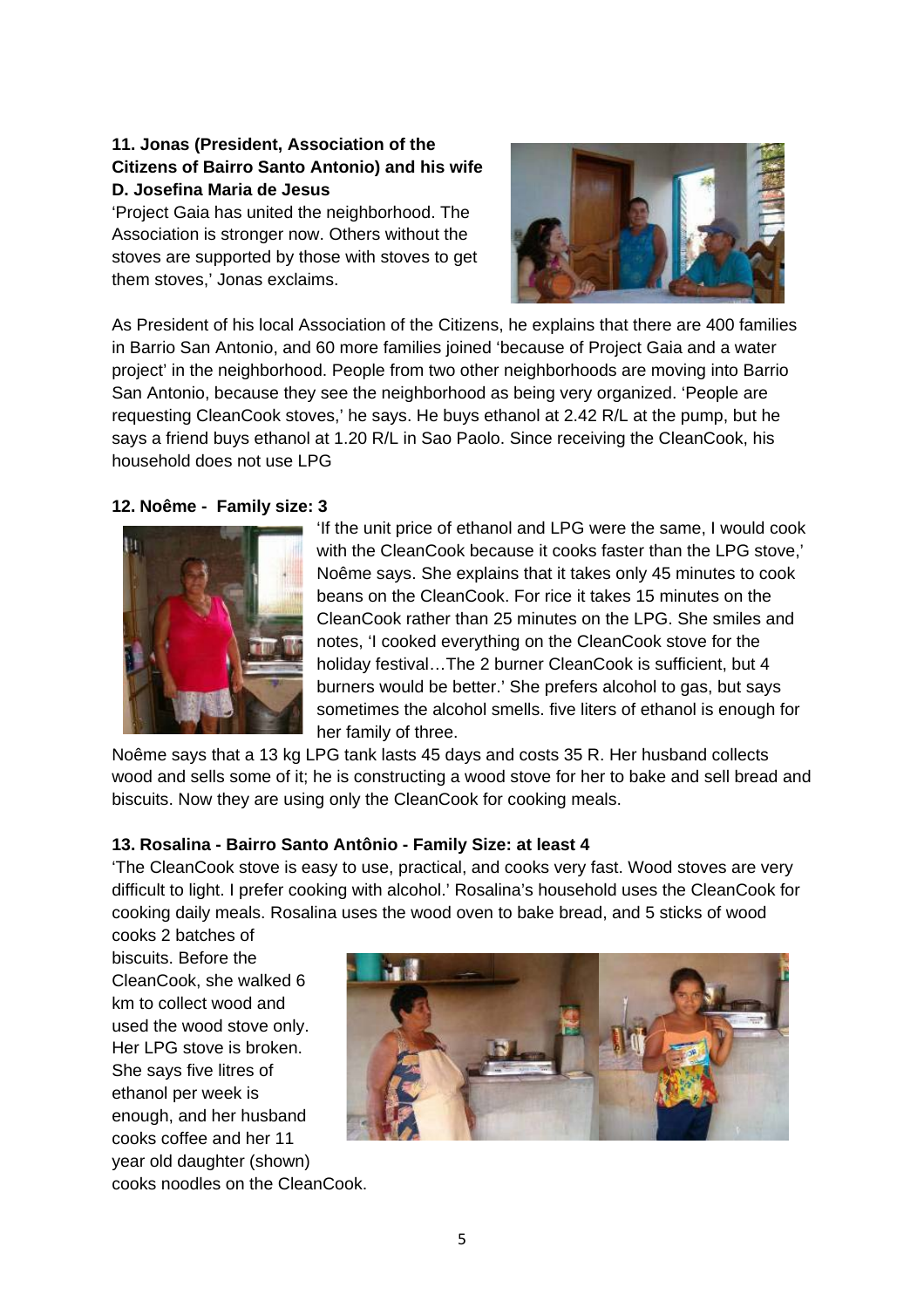### **14. Alexsandra's Household - Family size: 4**



Alexsandra (and her two daughters) is shown cooking meat using a pressure cooker pot on the CleanCook stove. The 12 year old daughter also cooks on the CleanCook.

Alexsandra says, 'Five liters of ethanol per week is plenty for the family. I would use the CleanCook instead of LPG if they were the same unit price.' She stopped using LPG, and now cooks only with the CleanCook.

She notes the following: a 13 kg LPG tank lasted a month before the CleanCook; rice cooks for 20 minutes on the CleanCook versus 25 minutes on LPG; beans only take 30 minutes to cook on the CleanCook.

# **15. Maria das - Bairro Santo Antonio Family size: Varies as grandchildren often visit**

 'Thank God for this stove [CleanCook]. It cooks fast,' Maria states in photo at left. She still uses her wood stove (shown) for beans and when killing and plucking chickens.



Notice the soot on the wall from her wood stove; the kitchen has no windows and only one door for ventilation. Maria's husband gathers wood on his way home from working every day. She primarily cooks rice and vegetables on the CleanCook, and she does not use LPG.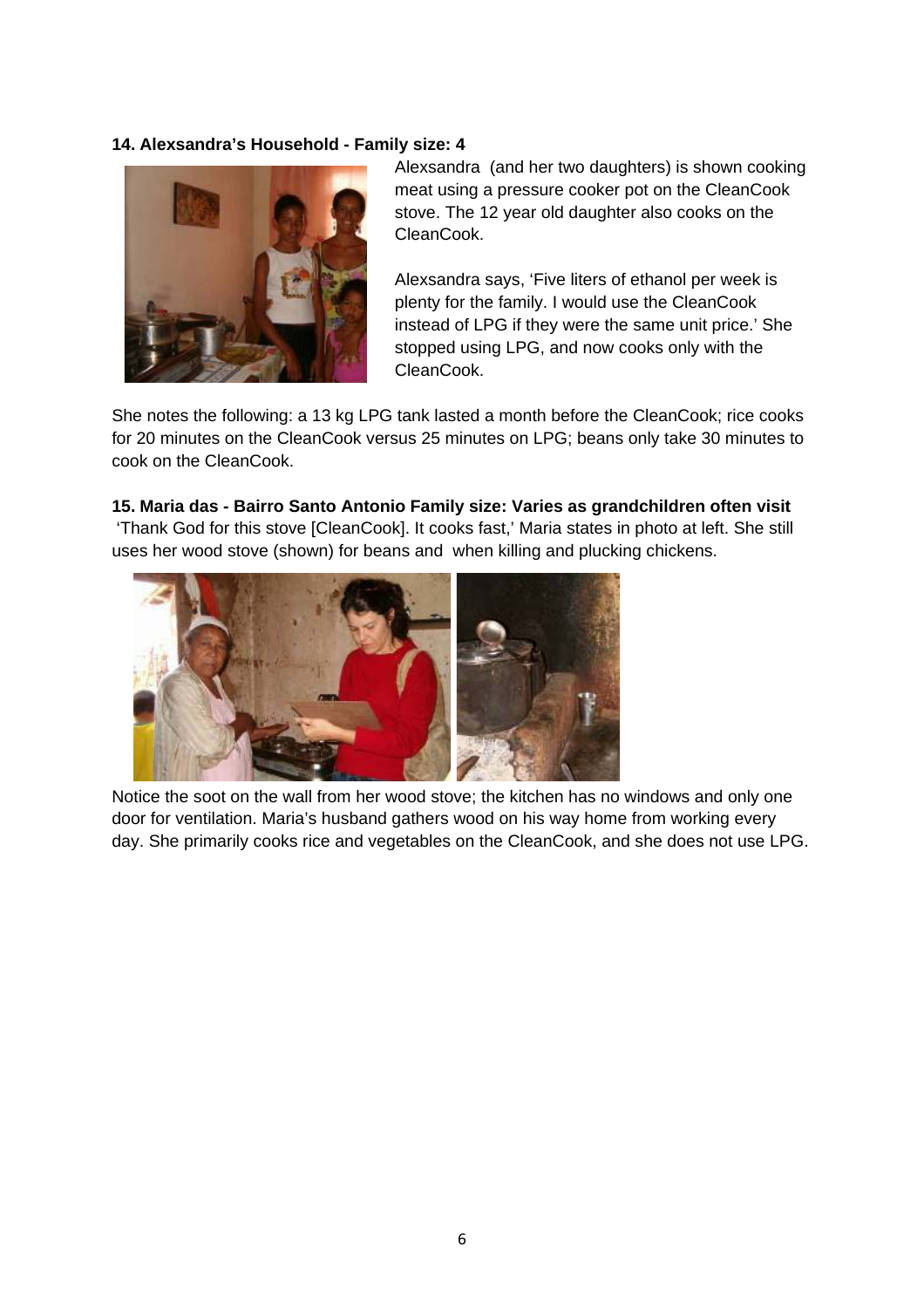### **Dom Orione, Betim, Minas Gerais**.



Dom Orione is a small farming village of 39 homes situated about 10 minutes from Betim. Twenty-eight families have CleanCook stoves, ten of which were visited.



### **16. Carlos and Otilia - Family size: 2 + family and friends**

Carlos says they 'put tin foil on top of the stove to keep the CleanCook clean and beautiful.'

Their property includes fruit trees and cows. In addition to the CleanCook, they use a wood stove and gas stove. They are able to get wood from their own farmland, noting that it is customary to cook beans and breads on the woodstove.

Prior to the CleanCook, their 13 kg LPG tank (costing 33-34 Reais) lasted for 3 months while using it with the wood stove. While they are more accustomed to gas, Carlos and Otilia prefer the alcohol stove, stating that the CleanCook 'is faster than LPG.' Five liters of ethanol lasts for 10 days.

# **17. Rosa - Family size: 7 (6 adults and 1 baby)**

Rosa says she needs 7 liters of ethanol/week for her household. They use alcohol more than gas now, but she cooks breads in the gas oven. She prefers cooking some foods like beans on wood. Rosa says, 'Alcohol cooks faster than LPG.' She used more wood than LPG before the CleanCook, when a 13 kg LPG tank lasted a month. Since the CleanCook, the 13 kg LPG tank lasts 2 ½ months.



The LPG dealers bring gas (2 R delivery fee to Dom Orione from Betim), and quickly on a motorbike, and sometimes the neighborhood orders together to share the delivery cost.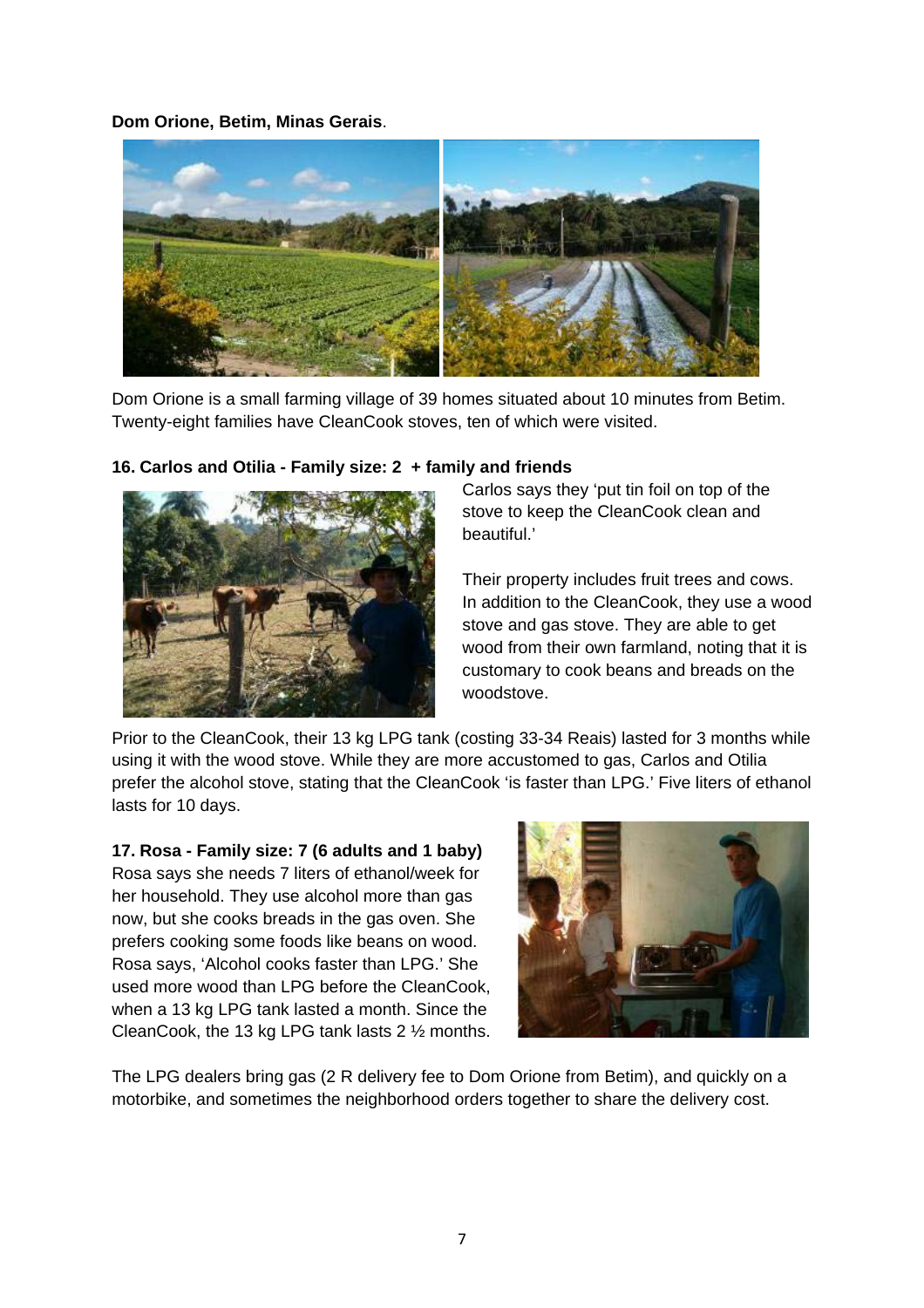Rosa adds, 'At times, it's difficult to find the money to buy the LPG tank, so we had to use wood.' Her son says, 'Before the CleanCook I carried wood on my back and had back pain. I've had surgery twice on my back. I collected wood once per week, 2 hours each time.'

# **18. Rosana - Family size: 7 (2 adults and 5 children aged: 6, 10, 13, 17, 18).**

Rosana uses the CleanCook and a wood stove, and she has just increased the quantity to seven liters per week, since five liters was insufficient. She would like four burners on the CleanCook, and adds that 'it takes the same time cooking with wood and alcohol once it's cooking, but getting the woodstove hot takes a long time.'



Both her sons used to collect wood before the CleanCook stove. Her husband, and all five children collected wood three times each week (2-3 people each time; 1 adult and 2 children) for 30 minutes each time. The children carried wood across their stomachs or chests (by pulling it close to their bodies) and on their shoulders. Rosana and her husband carried wood on their shoulders. After receiving the CleanCook, only Rosana collects wood once per week for 30 minutes.

### **19. Carina and Alfonso (President of the Community Association) Family size: 6**

Carina's LPG stove has 6 burners, and she says that '4 burners on the CleanCook would be nice.' She states that five liters ethanol/week are sufficient, because she still uses 'a little LPG' too. They very rarely use wood. Carina adds, 'Alcohol is faster than LPG,' including when cooking beans.



# **20. Pedro and wife Vilma (who did not want photos taken) - Family size: 2 (but also cooks for her 3 workers)**

Vilma explains that she cooks a lot, because they have three workers for their flower greenhouses. She states that 'LPG costs too much to cook for everyone,' but she still uses LPG. She does not use wood, and she used only LPG before the CleanCook. LPG lasted 30 days before the CleanCook; now with the CleanCook, LPG lasts 45 days. She cooks outside with the CleanCook due to the alcohol's smell, which sometimes bothers her. Though LPG doesn't bother her, she says, 'The CleanCook is faster than LPG, so I would choose the CleanCook over LPG if they cost the same unit price.'

Vilma thinks the periodic bothersome smell of the alcohol is the result of the gas station placing additives in the alcohol. Project Gaia Staff explain that the CleanCook flame should be blue, and if it is orange, then there are impurities in the alcohol. She adds, 'Four burners on the CleanCook would be better.'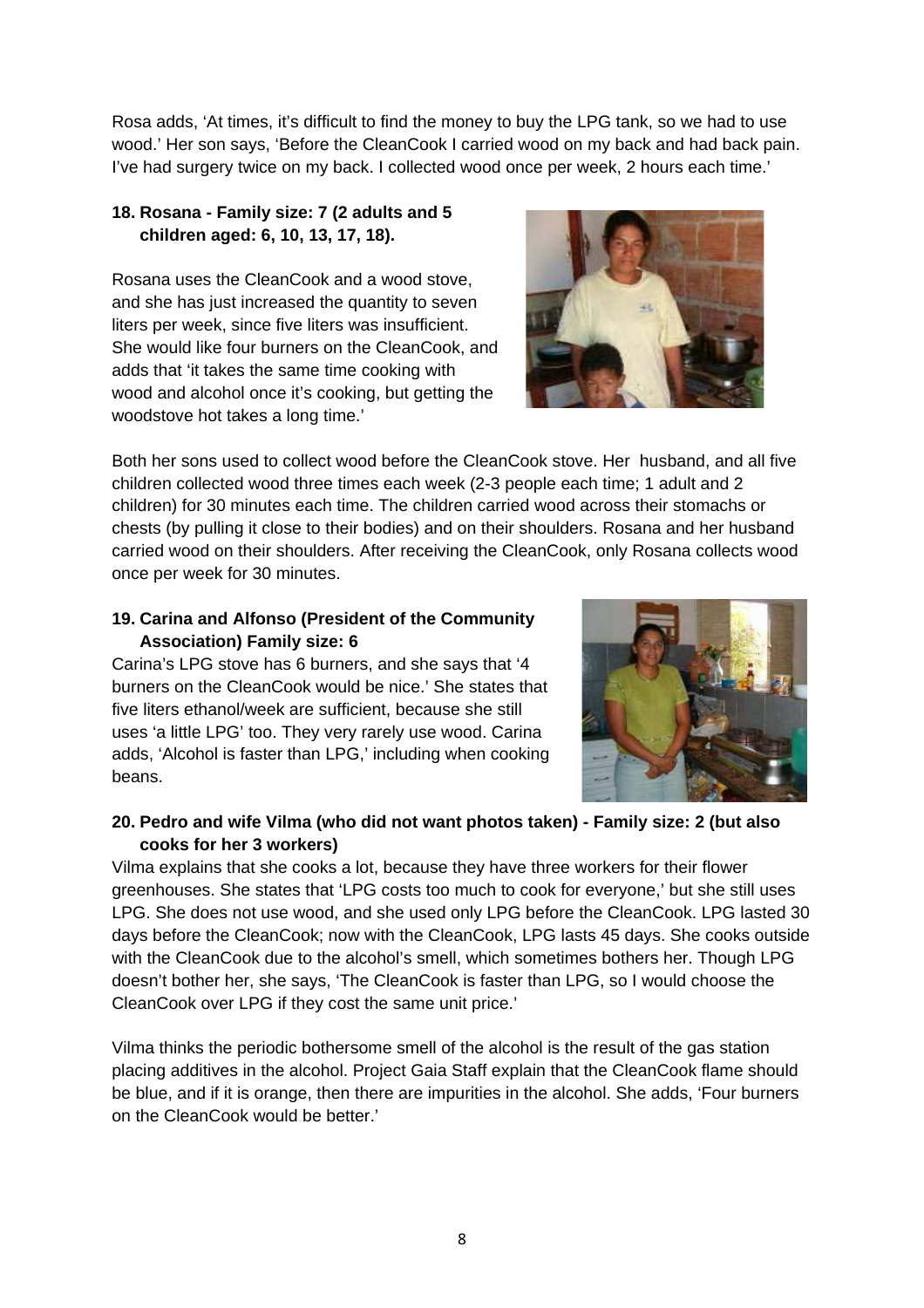## **21. Edward and Karina - Family size: 7**

Karina still uses wood sometimes for cooking beans, because she prefers the taste of beans on the wood stove. Her 13 kg LPG tank lasted 30 days before the CleanCook, and it lasts 50 days since the CleanCook was introduced. She still uses gas, 'because the family size is 7' and she is unable to meet all the cooking needs with five liters per week of ethanol.



Karina's ethanol was burning with a very strong smell the week the visit took place. Projeto Gaia Staff ask to view the flame on her CleanCook, noting that the alcohol has impurities since the flame's color was orange rather than blue. Despite this, Karina stated that she preferred using the CleanCook, because it cooks faster than her LPG, making the CleanCook 'more economical.' She added that the CleanCook has a stronger flame than her LPG stove.

# **22. Vilma and Jose -Family size: 4 (including 3 year old daughter)**



On a recent visit to Vilma's house, her friend, 'wanted to buy the CleanCook on the spot.' Vilma used LPG and a wood stove before the CleanCook, but now she only uses the CleanCook. Before the CleanCook, Vilma's husband collected wood with a cart, and now he does not collect wood.

The photo shows Vilma's daughter standing in front of the traditional stone pots on the CleanCook. When asked about any problems or suggestions for improving the CleanCook, Vilma states, 'Four burners would be better on the CleanCook.'

She, too, had noticed a smell when burning this batch of ethanol, 'but after it burned a few minutes, the smell dissipated.' Also, she had cut her fingers while cleaning around the CleanCook's chimney, and she states that she has to buy more soap to clean her pots/pans when using the CleanCook, so 'this is an added cost.'

On cold mornings she dips a twig into the ethanol bottle to get a big flame for lighting the stove rather than using a match. Vilma says that she has not experienced any problems with CleanCook stove function. Vilma and her husband Jose ask if there is an alcohol-powered oven, and Jose exclaims, 'This is one of the best stoves I have ever seen! It is a great stove.'

Vilma states that Doce de Leite (a sugar and milk candy) is 'easier to cook on the CleanCook as it doesn't boil over like it does on the LPG stove'. She explains that on her LPG stove, she has to stir it or it will boil over. Vilma's husband Jose and his fishermen friends noted that the 'CleanCook is very practical to take' with them to heat food. They assert that five liters ethanol/week is not enough for their family.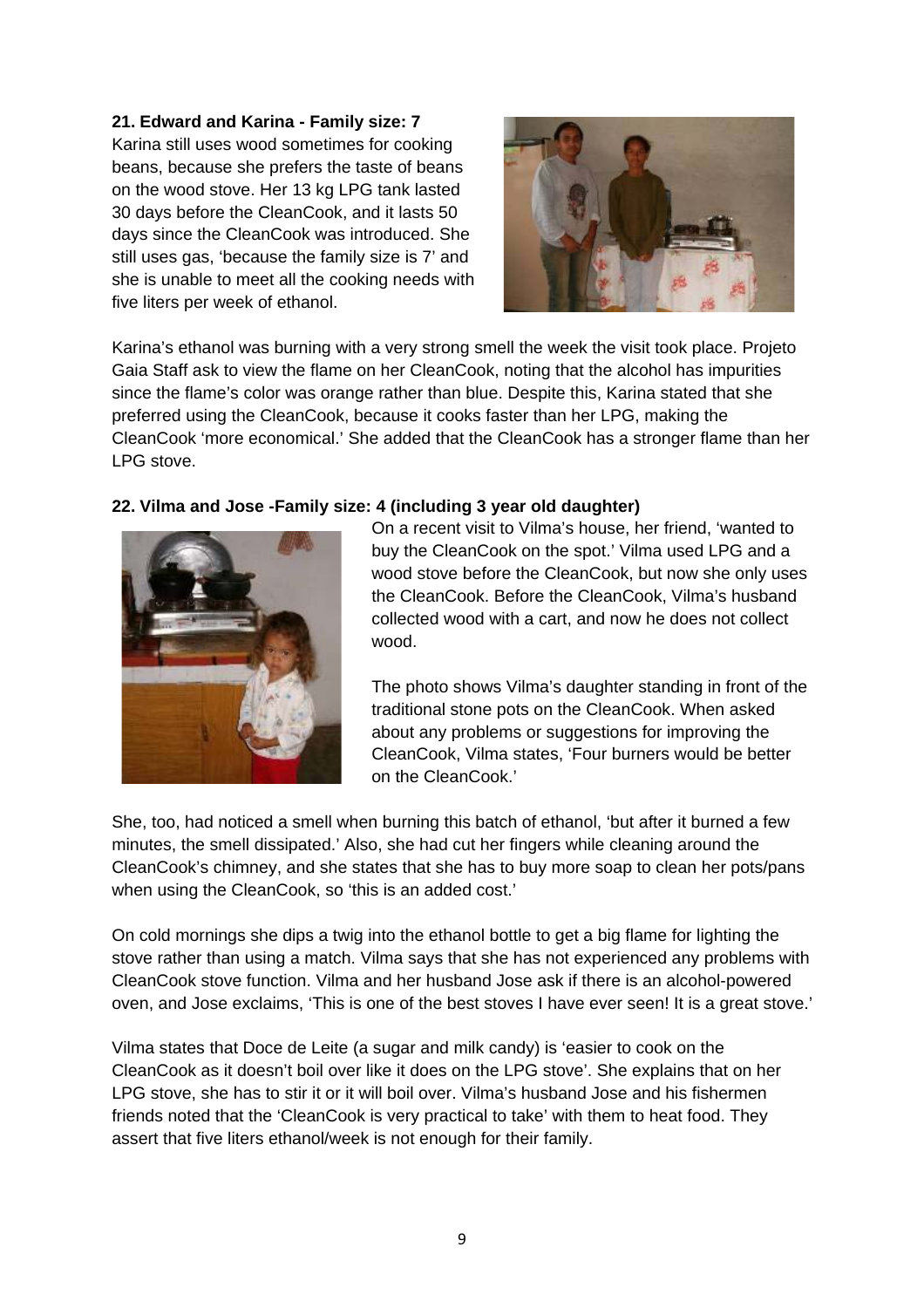## **23. Elza - Family size: 3 (in her family + 3 neighboring families)**



'Before, I used a lot of firewood, and now with the CleanCook I have more time to do other things. The CleanCook is much faster than the LPG stove. My kids and some neighbors come to my house to use the CleanCook,' Elza states. She cooks for three neighbors who don't have a CleanCook, 'because it's faster for everyone, especially rice and coffee.'

After the CleanCook was introduced, she stopped using wood, which she previously bought for 25 R/load that lasted about a month. She does not like using wood because 'it is a lot of work to light it and keep it going all day.' She says five litres of ethanol/week is sufficient.

#### **24. Nelci and Joao - Family size: 11**

 With a family size of 11, Nelci says that five liters of ethanol/week is not sufficient. She adds that a large burner for large pots would be good, and four burners would be great. She cleans pots after using the CleanCook with soap only, and she says ethanol does not smell.

She uses the wood stove for beans, and she and her daughters cook rice, meats and vegetables on the CleanCook. Nelci has completely stopped using LPG. Before the CleanCook, a 13 kg LPG tank lasted 30 days. If the unit price of ethanol and LPG were equal, Nelci says, 'I would use CleanCook because it cooks faster than LPG,' explaining that the CleanCook's flame is stronger than LPG's. CleanCook is 'the best stove.' Before the CleanCook, Nelci and her husband Joao collected wood every day for about 2-3 hours each time. Since the CleanCook, they collect wood once/week for about 2-3 hours.



### **25. José and Cristiane - Family size: 4 (+ 2 workers on their farm as well)**



This higher income household did not use wood before or after the CleanCook. Before the CleanCook, their 13 kg LPG tank lasted 30-35 days. With the CleanCook, the same LPG tank lasts 50 days.

They use both the LPG and CleanCook stoves, mostly using the CleanCook for breakfast to heat milk and coffee. She states that the CleanCook needs more burners, and five liters of ethanol/week is enough for her household.

She says the CleanCook is not good for small pots, because they are unbalanced. Project Gaia Staff showed her how to place a grill on top of the CleanCook as other households have done for small pots. If ethanol costs the same as LPG, Cristiane says, 'I would use the CleanCook, because it cooks faster.'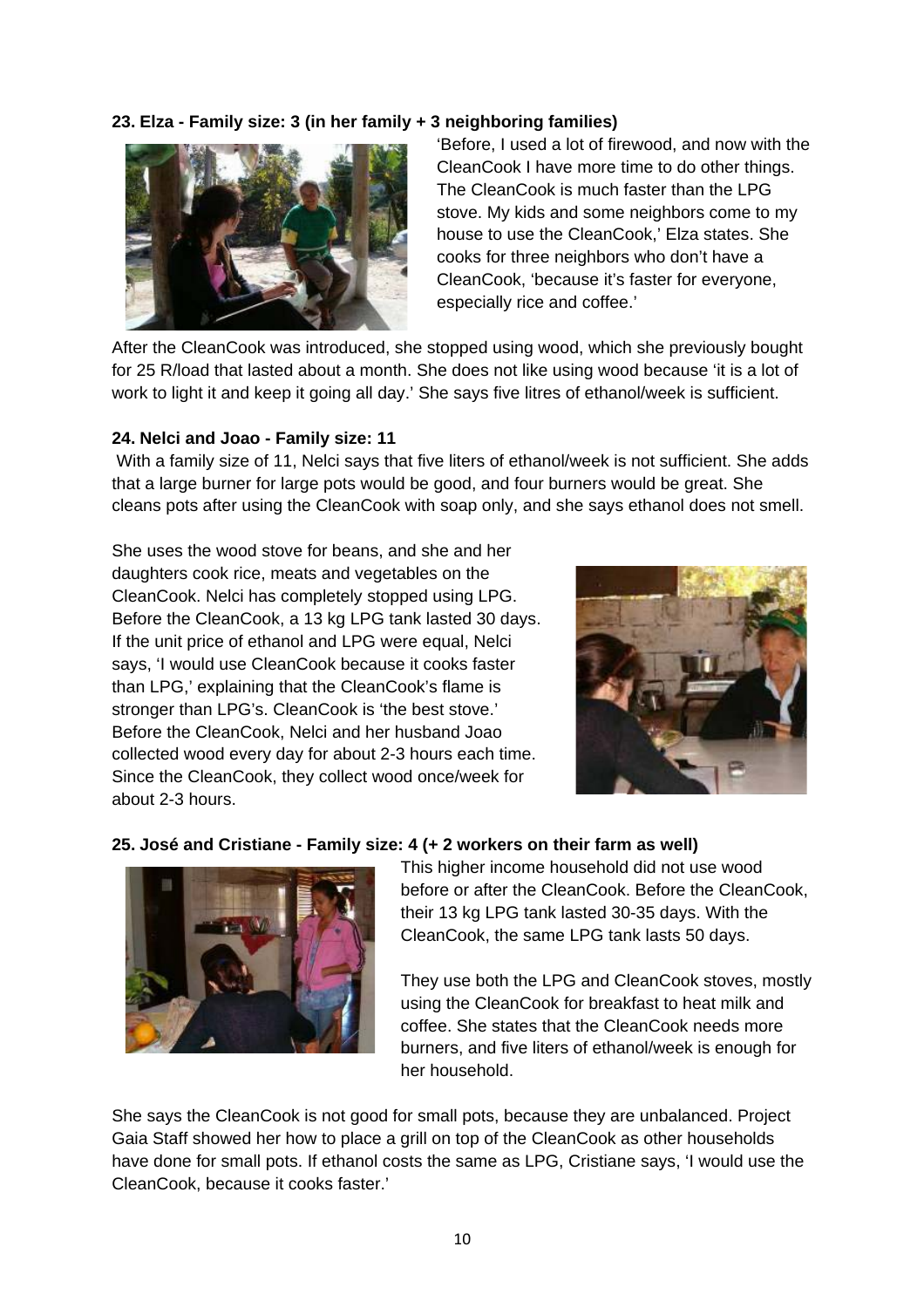### **Ponte Nova**

Twenty stoves were placed in several communities in the vicinity of the main large town of Ponte Nova, southeast of Belo Horizonte. Seven homes were visited and narratives were collected in Urucania—Usina de Jatiboca.

### **26. José and Adione - Family size: 4**



'I would prefer cooking with alcohol because it's much faster than LPG and we could save money if it costs the same as gas [LPG] because we would use a smaller amount,' Jose states.

When Jose cooks, he uses gas and wood, because he does not know how to refill the empty CleanCook canisters. Five L ethanol/week is enough for their household. They still use wood for cooking beans and to heat water for bathing.

#### **27. Hélio - Family size: 6**

'I go to work at 5:30 and need to make food quickly. When my children get home from school, around 12:30, they heat the food on the CleanCook,' she states. Since five liters of ethanol lasts about 6 days, she would like more ethanol. She has stopped using LPG, but she still uses wood sometimes to heat bath water.



Before the CleanCook, a 13 kg LPG tank lasted 3 months and they collected wood every day, four hours each time, or her husband paid 25 R for a stack that lasted about a month. Since the CleanCook, they have stopped collecting wood. She prefers ethanol because it is faster than LPG. Even with beans, she says, the CleanCook is faster than wood and LPG when cooking in a pressure cooker.

#### **28. Maria– Jatiboca - Family size: 5**



'The CleanCook is a very good stove. It burns hotter than the LPG stove,' Maria says. She notes that five liters ethanol/week is enough, and she has stopped using LPG. Before the CleanCook, a 13 kg LPG tank lasted 30-40 days while also using wood. She still collects wood 1 day/week using a cart, taking about 2 hours each time; she uses wood to heat bath water.

She detects no smell with the CleanCook and says that the CleanCook is faster and more powerful than her LPG stove. She notes that her pots do not fit well on the CleanCook. Project Gaia Staff show her how to fit the grill from her LPG stove over the CleanCook stove as other households have done. She says that perhaps she will use less wood now as a result of using the grill on the CleanCook.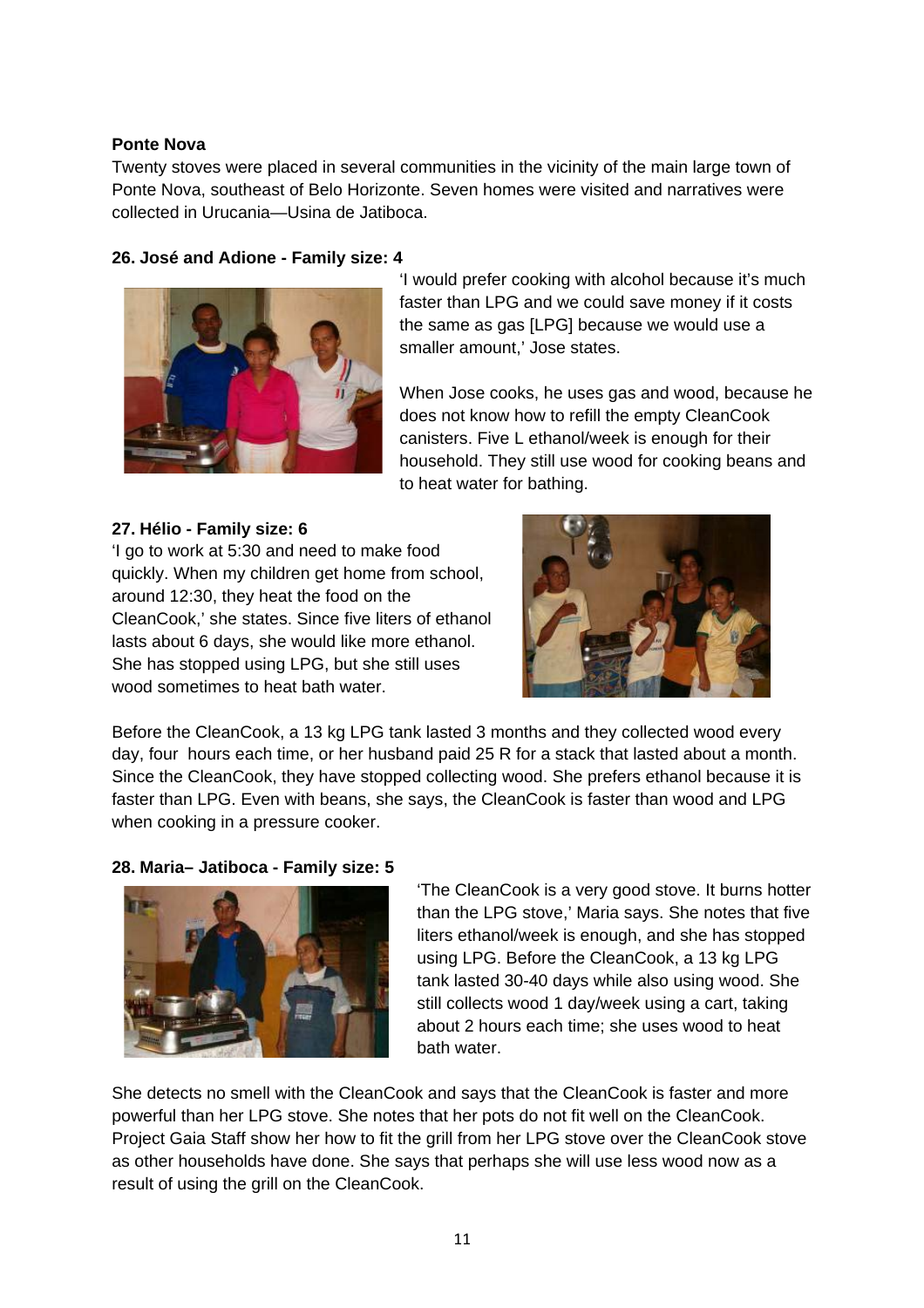### **29. Geraldo and Maria - Jatiboca - Family size: 5**



Maria stopped using LPG after the CleanCook was introduced (about 40 days ago), but she still uses wood for heating bath water and cooking beans.

She fills the CleanCook canisters twice/week and she reports no problems of dirty/stained pots. If ethanol's price were equal to LPG, she says she would use the CleanCook because it cooks faster than LPG.

Before the CleanCook, her husband collected wood every Sunday, and he has collected wood only once since using the CleanCook. She adds that 4 burners would be nice.

**30. José and Sandra - Jatiboca - Family size: 3**  Sandra states that she only uses the CleanCook, except for cooking beans on the wood stove. She says she has stopped collecting wood and cooking with LPG. She uses traditional stone pots.

She would like four burners on the CleanCook. She fills CleanCook canisters every 3 days. Using the CleanCook about an hour or so a day, Sandra cooks in the mornings and then reheats food for other meals.



She asserts that she prefers cooking with the CleanCook over LPG, and adds that 'it would be cheaper to cook with the CleanCook.' Her husband Jose says he is investigating the costs and savings of using the CleanCook versus the LPG.

# **31. José and Shirley - Jatiboca - Family size: 6 (including her son who is in the photo)**



 'Alcohol is not as dangerous as LPG. If the CleanCook had more burners, I would use it all the time,' states Shirley, 'The CleanCook is a very good, economical stove for cooking.'

She says that five liters ethanol/week is enough for her household, and she would prefer four burners on the CleanCook.

She has stopped using LPG, but she still uses wood for beans and heating bath water. Before the CleanCook, a 13 kg LPG tank lasted 2-3 months, because they also cooked with wood. Shirley says, 'The CleanCook is faster than the LPG stove.' She shows that her pots fit fine on the CleanCook with the LPG grill on top. Shirley adds, 'I prefer the CleanCook over LPG, because it's a better, faster stove, and is much safer.'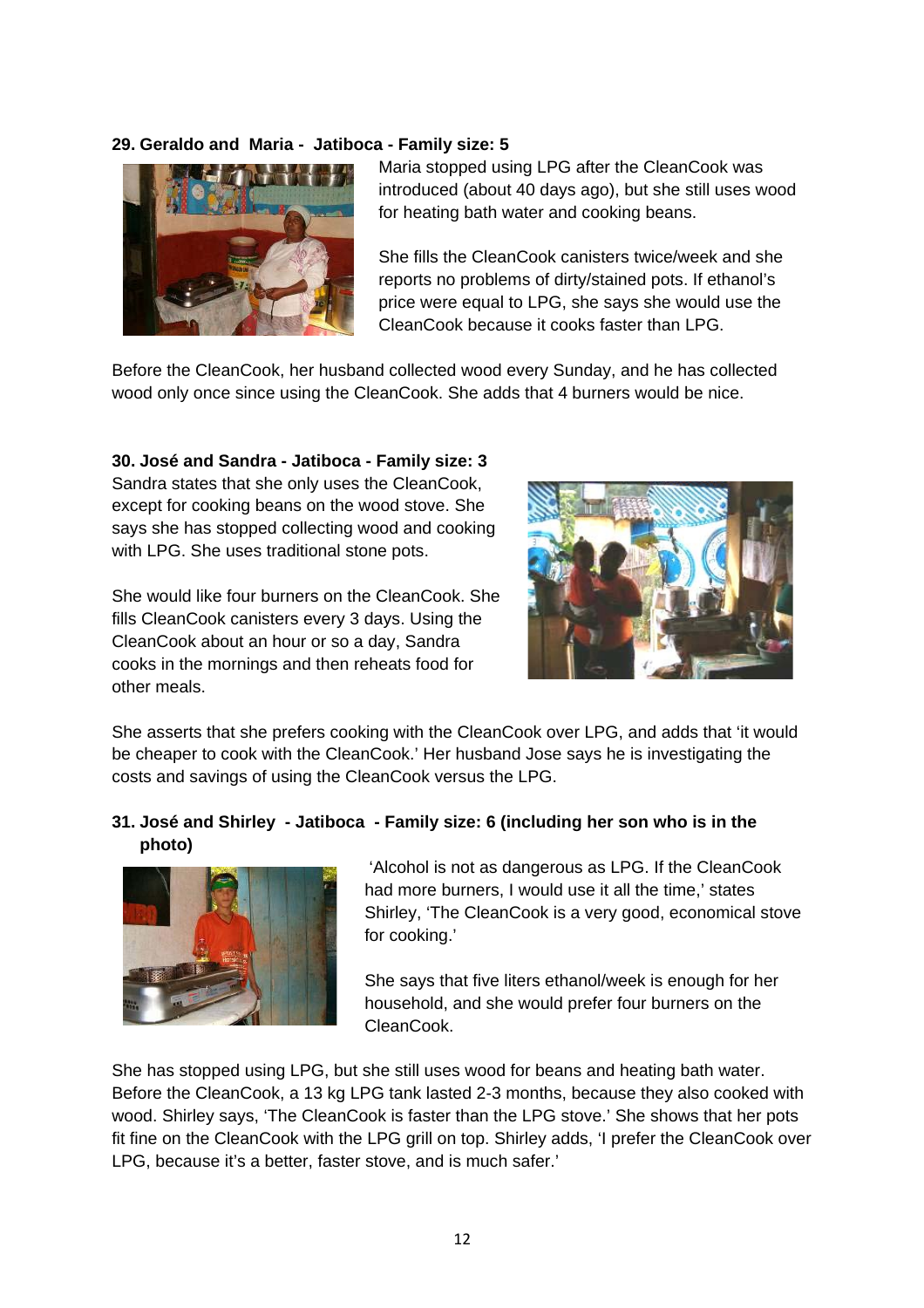# **32. Carlos - Jatiboca - Family size: 3**

Carlos cooks some of the family meals in the morning, while his wife works. She then reheats meals throughout the day.



Before the CleanCook, a 13 kg LPG tank lasted 25 days and they collected wood twice/month for about an hour each time. Now they have stopped using LPG and wood. If the unit price of ethanol equaled LPG, he says he would prefer cooking with the CleanCook, because it is faster than LPG and would use less fuel and be cheaper than cooking with LPG.

### **Serra do Cipo National Park.**

Five CleanCook stoves are available for rent to campers and cabin renters at the YMCA Campground. Two groups who had experience using the stove were approached. The first group was renting one of the cabins for the weekend. They had used the CleanCook to cook breakfast and were very impressed with how quickly it heated water for coffee and tea. They mentioned that the match sticks were too short for lighting. We told them we were going to buy longer matches at a local store and that the campground would bring the matches to them. The second interview was with a husband and wife who had used the CleanCook a few weeks earlier. They did not like that their pots were stained from using the CleanCook. They noted that with LPG, pots do not stain. The husband said that methanol would be better to use in the CleanCook because it would eliminate all soot. They loved the design of the stove, but felt that it is better suited for tent campers than for the permanent weekend trailer home they had at the campground. They pointed out that a grill is needed for the top of the stove so that all pot sizes and shapes can fit on it, pointing out that the stove was likely made for Europe and with the developed world in mind. However, they agreed that the aim of the project is a good one, and with adaptation (more burners, grill to go over the burners) the stove would be a likely success in Brazil.

# **Conclusion**

Thirty-two narratives (from homes and one child care center) and campground interviews were collected out of 90 settings (homes, institutions, campground) that are using the CleanCook stove in Minas Gerais, Brazil. Feedback indicates user satisfaction with the CleanCook is very high.

- Ease-of-use
- Improved cooking time over traditional and even modern LPG stoves
- Perceived economical gains
- Cleanliness

These were cited as benefits of using the ethanol-powered CleanCook stove. All households stated that if the unit price of ethanol and LPG were equal, they would cook with ethanol because the cooking time is faster and less fuel would be used. On average:

- - Homes cooked with 5 liters of ethanol per week, bringing a monthly total to an estimated 20-25 liters of ethanol.
	- Nearly all households suggested increasing the burner number from 2 burners to 4 burners. Brazilian cooking typically includes a pot of beans, a pot of rice, a pot of meat, and a pot of vegetables on a daily basis.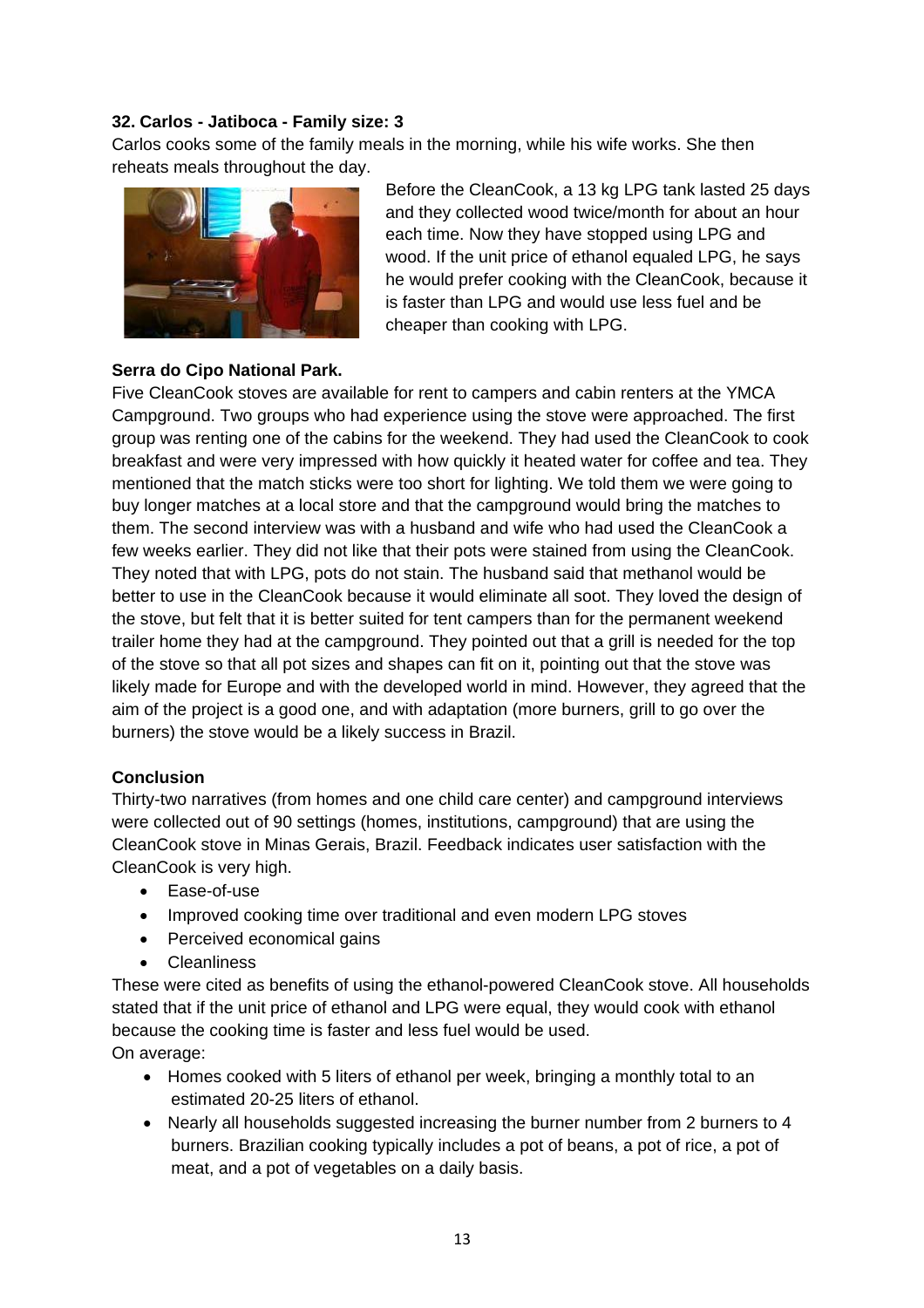- Through their own ingenuity, many household cooks placed a small grill from the standard LPG stove in use in most homes over the CleanCook burners. This adaptation allowed for all pot styles and sizes to fit on the CleanCook stove.
- Most insightful was that many homes are finding it difficult to purchase the 13 kg LPG canister when it comes time for refilling. With a price ranging from 32-36 Reais per canister, and lasting an average of 25-30 days, it is becoming increasingly difficult for families to cook with LPG.

Nearly all homes do some cooking on their woodstove, and several families talked of cooking with wood until they were able to put together the money to buy another LPG canister. Having experienced such economic challenges related to cooking over the past few years, many families spoke of the desire to be able to purchase cooking fuel in small amounts on a daily basis. They posited that if alcohol were sold in small amounts, and were to be economical, they would cook with the CleanCook stove because they were more likely to have a few Reais from day-to-day rather than having 35 Reais to buy fuel in bulk.

For the purpose of assessing families' willingness to pay for ethanol, a staggered pricing mechanism was determined by the field team. Ethanol was provided free of charge to the families during the first month of the study. A local sugar company in the Ponte Nova region continued to provide ethanol at no charge to the twenty households in and around Jatiboca for the duration of the study. In Salinas and Dom Orione, however, study participants began paying a portion of the ethanol cost at the beginning of week five. For weeks five and six, families were charged R\$ 0.50 per liter of ethanol. In weeks seven and eight, families paid R\$ 1.00 per liter, and in weeks nine and ten, a price of R\$ 1.50 per liter of ethanol was passed on to the consumer. During weeks eleven and twelve, households in Salinas and Dom Orione paid the equivalent of the liter cost of ethanol at local fuel pumps. In Salinas, this average price was just over R\$ 2.00. In Dom Orione, the average local price came in around R\$ 1.80.

Ethanol is a ubiquitous, domestically-produced fuel in Brazil, with which Brazilians are well acquainted, but when it is sold at the pump for automotive fuel use, it's pricing is affected by the price of gasoline, which is an expensive fuel and which is highly sensitive to worldwide pricing pressures. Therefore, strong inflationary forces drive the pricing of ethanol as a vehicle fuel and affect the pricing of ethanol for any use in Brazil. To make ethanol available cheaply for household fuel use, the ethanol will have to remain outside of the vehicle fuel market and be sheltered from the inflationary effects of the petroleum fuels markets, which dominate fuels pricing.

One way in which this might be achieved is by linking household fuel use of ethanol to the burgeoning micro-distillery movement in Brazil. Micro distilleries would produce specifically for the household fuel market, and sell directly to the user in a local market. This might be characterized as a 'distributed energy' production and supply model.

Project Gaia/Brazil should expand the pilot study to develop a demonstration project centered on a community cooperative or a local business that owns and operates a small distillery (< 5000 liters output per day) that can provide ethanol directly to a dedicated local stove fuel market. Many distilleries produce beverage alcohol (*cachaça*)